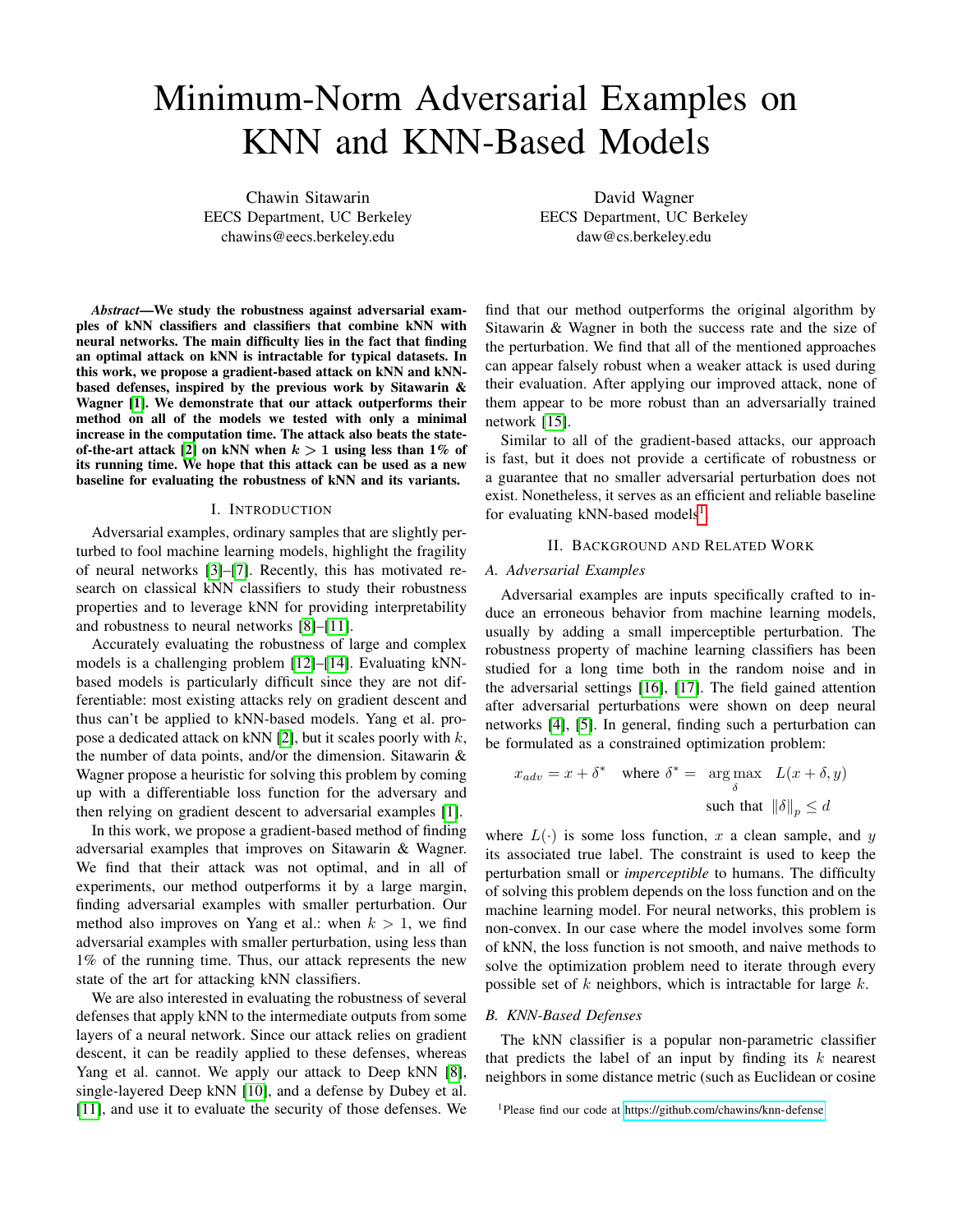distance) and taking a majority vote from the labels of those neighbors.

The robustness of kNN is well-studied in the context of label noise [\[18\]](#page-6-7), [\[19\]](#page-6-8). Recently, multiple papers have presented evidence of its robustness in adversarial settings from both theoretical perspectives [\[9\]](#page-6-9), [\[20\]](#page-6-10) and empirical analyses [\[8\]](#page-5-4), [\[11\]](#page-6-0), [\[21\]](#page-6-11), [\[22\]](#page-6-12). Despite its potential, kNN is known to struggle on high-dimensional data like most of real-world datasets. Hence, a few works attempt to combine kNN with more complex feature extraction in order to obtain the robustness benefits of kNN while maintaining good accuracy. In this work, we re-evaluate the robustness of kNN and other kNNbased models that use neural networks as a feature extractor.

We examine three schemes. Deep kNN [\[8\]](#page-5-4) uses a nearest neighbor search on each of the deep representation layers and makes a final prediction based on the sum of the votes across all layers. Dubey et al. concatenates the representations from all layers, applies average pooling and dimensionality reduction using PCA, and then applies kNN [\[11\]](#page-6-0); the final prediction is a weighted average of the logits of the  $k$  nearest neighbors in the training set. Here, we only consider their uniform weighting scheme. Single-layered Deep kNN [\[10\]](#page-6-3) is similar to Deep kNN, but only uses the penultimate layer for the kNN search. We also consider a variant where the network is adversarially trained to increase the robustness. We refer readers to the original works for more detailed descriptions.

# *C. Existing Attacks on kNN*

Yang et al. [\[2\]](#page-5-1) propose a method for finding the smallest perturbation that changes the classification of a given kNN by solving a quadratic optimization problem. In short, they minimize the  $\ell_2$ -norm of the perturbation subject to a set of linear constraints that keep the adversarial example in a certain Voronoi cell. This formulation can find the smallest perturbation exactly and fairly efficiently for  $k = 1$ , but it is intractable for  $k > 1$  since the optimization problem must be repeatedly solved over all Voronoi cells that are classified as a different label from the original, and the number of such Voronoi cells is exponential in  $k$ . The authors mitigate this problem with a heuristic that only considers a small set of  $s'$ "nearby" Voronoi cells. We refer readers to the original paper for more details.

Even then Yang et al.'s approach still suffers from two problems. First, solving many quadratic problems with a large number of constraints in high dimension is still too expensive for real-world datasets. Second, this method cannot be applied to defenses that combine a neural network and kNN, because the linear constraints in the representation space cannot be enforced by linear constraints on the input.

Sitawarin & Wagner propose a heuristic gradient-based attack on kNN and Deep kNN that circumvents the two previous issues. However, when compared to the exact approach of Yang et al. on kNN, the adversarial examples found by Sitawarin & Wagner require a larger perturbation which can lead to an inaccurate robustness evaluation. In this work, we improve this attack significantly and show that it can be easily extended to attack the other kNN-based defenses with much smaller perturbations than previously reported.

# III. THREAT MODEL

We consider a complete white-box threat model for this work, meaning that the adversary has access to the training set, the value of  $k$  and the distance metric used in kNN, and all parameters of the neural networks. We also only consider  $\ell_2$  attacks as gradient-based approaches generally do not work well for finding minimum- $\ell_{\infty}$ -norm adversarial examples. We only discuss robustness against an untargeted attack, but our method easily generalizes to targeted attacks.

# IV. ATTACK ON K-NEAREST NEIGHBORS

#### *A. Notation*

Let  $x \in \mathbb{R}^d$  denote a target sample or a clean sample that the adversary uses as a starting point to generate an adversarial example, and  $y \in \{1, 2, ..., c\}$  its ground-truth label. We denote the perturbed version of x as  $\hat{x} = x + \delta$ . The training set used by kNN and to train the neural network is  $(X, Y)$  where  $X = \{x_1, x_2, ..., x_n\}$  and  $Y = \{y_1, y_2, ..., y_n\}.$ 

Here, we only consider kNN that uses Euclidean distance as the metric. kNN returns an ordering of the indices of the neighbors of an input  $x$  from the nearest to the  $k$ -th nearest one (i.e.,  $\pi_1(x), ..., \pi_k(x)$ ). The k nearest neighbors of x are then given by  $x_{\pi_1(x)},..., x_{\pi_k(x)}$ , and it follows that

$$
||x - x_{\pi_i(x)}||_2 < ||x - x_{\pi_j(x)}||_2 \iff i < j
$$

The final prediction of a kNN can be written with a majority function  $\text{Maj}(\cdot)$  as follows:

$$
knn(x) = Maj(y_{\pi_1(x)}, ..., y_{\pi_k(x)})
$$

#### *B. Sitawarin & Wagner Attack*

First, we summarize the attack proposed by Sitawarin & Wagner, and in the next section, we will describe our improvements. Sitawarin & Wagner solve the following optimization problem:

$$
\hat{\delta} = \underset{\delta}{\arg\min} \sum_{i=1}^{m} w_i \cdot \sigma \left( \| \tilde{x}_i - (x + \delta) \|_2^2 - \eta^2 \right) + c \left\| \delta \right\|_2^2
$$
\nsuch that  $x + \delta \in [0, 1]^d$ 

where  $\sigma(\cdot)$  is a sigmoid function and  $\eta$  is a threshold initially set to the  $\ell_2$ -distance between x and  $x_{\pi_k}(x)$  (i.e.  $\eta = ||x - x_{\pi_k}(x)||_2$ ). The second term in the objective penalizes  $||x - x_{\pi_k(x)}||_2$ ). The second term in the objective penalizes the norm of the perturbation, and the balancing constant  $c$  is obtained through a binary search [\[23\]](#page-6-13).

The constraint ensures that the adversarial example lies in a valid input range, which here we assume to be  $[0, 1]$  for MNIST pixel values. Similarly to Carlini & Wagner attack, this constraint is enforced by using a change of variable (e.g. tanh function). This constraint is implicitly assumed and will be omitted for the rest of the paper. The optimization problem can then be solved with any choice of gradient descent algorithm. The original paper chooses the popular Adam optimizer.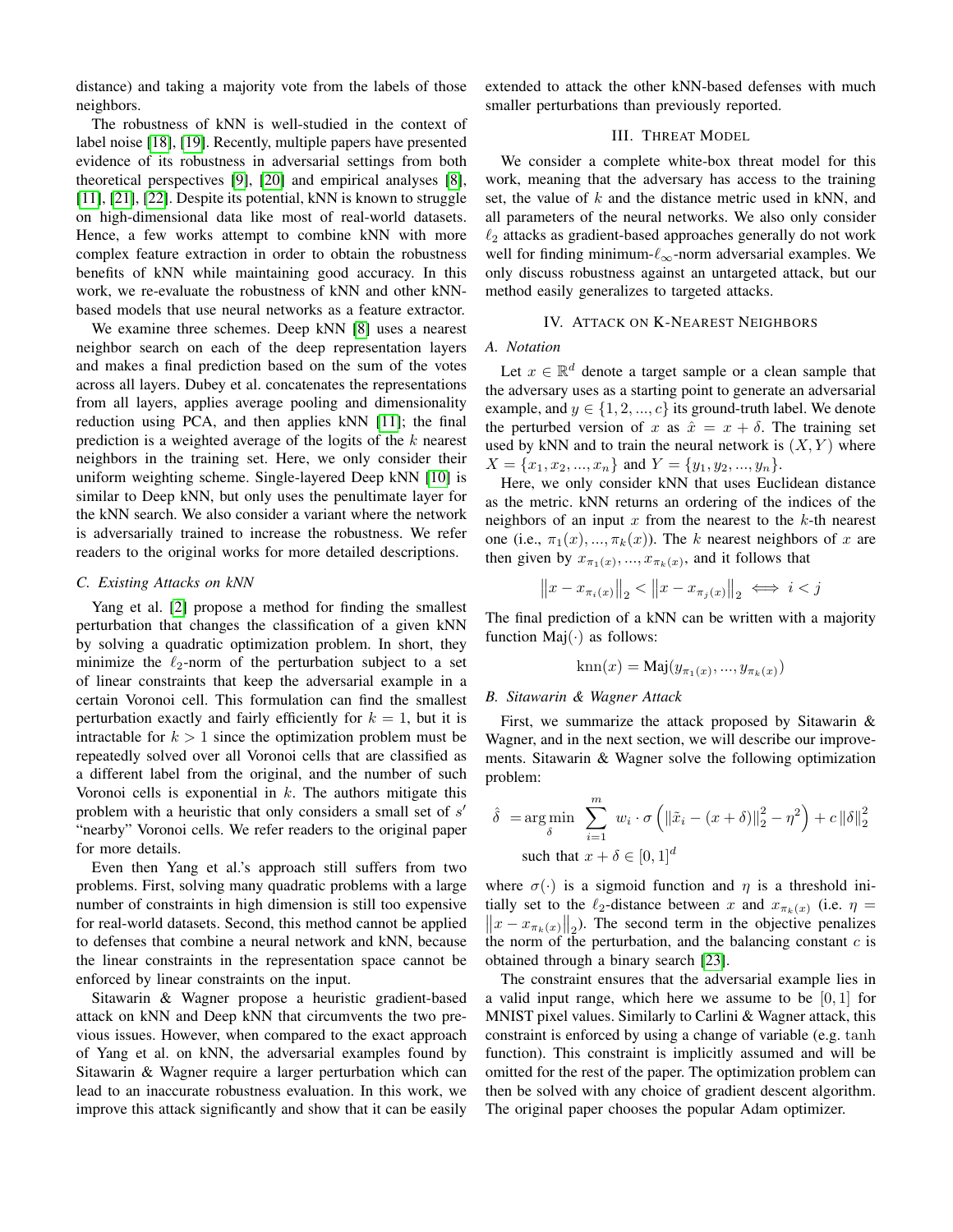Algorithm 1: Our Attack on kNN

| : Target sample and label $x, y$<br>Input                                                    |  |  |
|----------------------------------------------------------------------------------------------|--|--|
| Training samples $X, Y$                                                                      |  |  |
| Number of neighbors in kNN $k$                                                               |  |  |
| <b>Parameters:</b> $m, p, q$                                                                 |  |  |
| <b>Output</b> : Adversarial examples $x_{adv}$                                               |  |  |
| 1 Initialize $\hat{\delta}$ as some large vector                                             |  |  |
| 2 for $i = 1,,q + 1$ do                                                                      |  |  |
| if $i = 1$ then<br>3                                                                         |  |  |
| Initialize $\delta = 0$<br>4                                                                 |  |  |
| else<br>5                                                                                    |  |  |
| Initialize $x + \delta$ to $(i - 1)$ -th nearest sample of<br>6                              |  |  |
| a class other than $y$ (see Attack Initialization)                                           |  |  |
| end<br>7                                                                                     |  |  |
| Add random noise: $\delta \leftarrow \delta + \alpha, \alpha \sim \mathcal{N}(0, 0.01)$<br>8 |  |  |
| for $j = 1, \ldots, MAX\_STEPS$ do<br>9                                                      |  |  |
| if j mod $p = 0$ then<br>10                                                                  |  |  |
| Update m guide samples $(\tilde{X}, \tilde{Y})$ and<br>11                                    |  |  |
| threshold $\eta$ (see Dynamic Threshold and                                                  |  |  |
| Guide Samples & Heuristic for Picking                                                        |  |  |
| Guide Samples)                                                                               |  |  |
| end<br>12                                                                                    |  |  |
| Take a gradient step on Eq. 1 to update $\delta$<br>13                                       |  |  |
| end<br>14                                                                                    |  |  |
| Repeat lines 9-14 with a binary search on the<br>15                                          |  |  |
| constant $c$                                                                                 |  |  |
| if $\text{km}(x+\delta) \neq y$ and $  \delta  _2 <   \hat{\delta}  _2$ then<br>16           |  |  |
| $\hat{\delta} \leftarrow \delta$<br>17                                                       |  |  |
| end<br>18                                                                                    |  |  |
| 19 end                                                                                       |  |  |
| 20 <b>return</b> $x_{adv} = x + \hat{\delta}$                                                |  |  |

<span id="page-2-1"></span>The attack uses a subset of the training samples called *guide samples*, denoted  $\{(\tilde{x}_1, \tilde{y}_1), ..., (\tilde{x}_m, \tilde{y}_m)\}.$  These can be chosen by different heuristics. The heuristic empirically found by Sitawarin & Wagner to work best is to choose a set of  $m$ training samples all from the same class not equal to  $y$  with the smallest mean distance to  $x$ , i.e., the guide samples are given by

$$
\argmin_{(\tilde{X}, \tilde{Y}) \subset (X, Y), \ |\ (\tilde{X}, \tilde{Y})| = m, \ y_{adv} \neq y} \sum_{\tilde{x} \in \tilde{X}} ||\tilde{x} - x||_2
$$
  
such that  $\forall \tilde{y} \in \tilde{Y}, \ \tilde{y} = y_{adv}$ 

Guide samples can be found by minimizing this objective for each label  $y_{adv} \neq y$  and then picking the smallest one. We fine-tune the hyperparameter  $m$ . The coefficients  $w_i$  are set to 1 if  $\tilde{y}_i \neq y$ , otherwise  $w_i = -1$ . For this heuristic,  $w_i = 1$ for all i's. Informally, the Sitawarin & Wagner attack finds a perturbation so that the distance from  $\hat{x}$  to each guide sample is less than some fixed threshold  $\eta$ .

# *C. Our Attack Description*

Our attack is inspired by the idea and the formulation of Sitawarin & Wagner. Our algorithm solves the following optimization problem:

<span id="page-2-0"></span>
$$
\hat{\delta} = \underset{\delta}{\arg\min} \sum_{i=1}^{m} \max \left\{ w_i \left( \| \tilde{x}_i - (x + \delta) \|_2^2 - \eta^2 \right) + \Delta, 0 \right\} + c \left\| \delta \right\|_2^2 \tag{1}
$$

The changes compared to the original version are to use ReLU instead of sigmoid and the introduction of  $\Delta$ .

Threshold function: The original idea of using the sigmoid is to simulate kNN's hard threshold with a soft differentiable one. The goal is to put the perturbed sample "just a bit further" from the training samples of the correct class than the threshold and "just a bit closer" to ones of a different class than the threshold, which is the distance between the input and its k-th nearest neighbor. We propose that ReLU can achieve a similar effect to sigmoid, and it avoids the need to deal with overflow and underflow problems caused by the exponential in the sigmoid function. Sitawarin & Wagner uses a sigmoid because it targets kNN that uses cosine distance, and hence, the distance always lies between  $-1$  and 1, but handling the Euclidean distance is challenging with this approach. ReLU avoids these problems.

Creating a small gap:  $\Delta$  is added for numerical stability. We do not want  $\hat{x}$  to be at exactly the same distance from all guide samples (both from the correct and the incorrect classes) as we have to deal with a tie-breaking. Choosing  $\Delta$  as any small positive constant such as  $1 \times 10^{-5}$  ensures that  $\hat{x}$  is a bit closer to the guide samples from the incorrect class than the ones from the correct class.

In addition to the change to the objective function, we also introduce a number of heuristic improvements (summarized in Algorithm [1](#page-2-1) and explained below):

*1) Dynamic Threshold and Guide Samples:* Sitawarin & Wagner fixed the threshold  $\eta$  and the set of guide samples at initialization and never changed them afterwards. Unfortunately, as  $\hat{x}$  moves further and further from  $x$ , they become less suitable. For instance, the distance from  $\hat{x}$  to its k-th nearest neighbor changes with  $\delta$ , i.e. the original  $\eta(x) = \|x - x_{\pi_k(x)}\|_2$  is no longer a good approximation of  $\eta(x+\delta) = ||x+\delta - x_{\pi_k(x+\delta)}||_2$ . Also,  $\hat{x}$  may get closer to other training samples of the correct class that were not initially one of the guide samples. Each of these can cause the objective function to be a poor approximation to kNN's decision rule. We address this problem by dynamically recomputing  $\eta(\hat{x})$  and the guide samples every p steps of gradient descent. Ideally, they could be recomputed at every step (i.e.  $p = 1$ ), but doing so is very computationally expensive. As a result, *p* should be chosen as small as possible ( $\sim 10 - 100$ ) until the benefit of lowering  $p$  is negligible or until the running time becomes too large.

*2) Heuristic for Picking Guide Samples:* We experiment with different heuristics for choosing the guide samples and find it is better to pick half of them  $(m/2)$  instead of m in the same manner as the original and the other half as the  $m/2$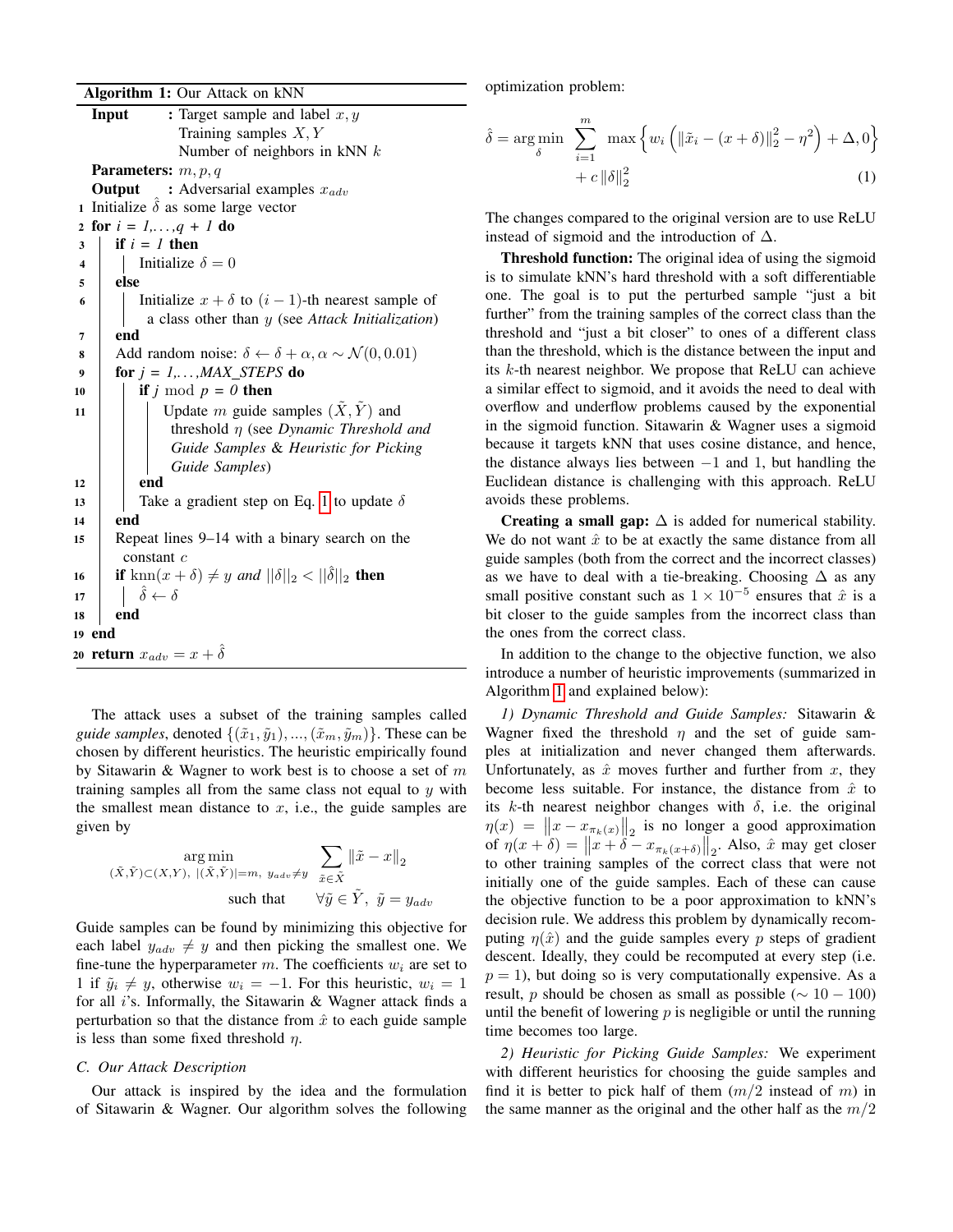nearest training samples of the correct label:  $\{(\tilde{x}_1, \tilde{y}_1), ..., (\tilde{x}_{m/2}, \tilde{y}_{m/2})\} =$ 

$$
\mathop{\arg\min}_{(\tilde{X}, \tilde{Y}) \subset (X, Y), \ |\ (\tilde{X}, \tilde{Y})| = m/2, \ y_{adv} \neq y} \sum_{\tilde{x} \in \tilde{X}} {\lVert \tilde{x} - x \rVert}_2 \\ \text{such that } \quad \forall \tilde{y} \in \tilde{Y}, \ \tilde{y} = y_{adv}
$$

$$
\{(\tilde{x}_{m/2+1}, \tilde{y}_{m/2+1}), ..., (\tilde{x}_m, \tilde{y}_m)\} =
$$
  
arg min  

$$
(\tilde{x}, \tilde{Y}) \subset (X, Y), |(\tilde{X}, \tilde{Y})| = m/2 \sum_{\tilde{x} \in \tilde{X}} ||\tilde{x} - x||_2
$$
  
such that 
$$
\forall \tilde{y} \in \tilde{Y}, \ \tilde{y} = y
$$

The coefficients  $w_i$  are picked in the same manner as the original. We suggest that  $m$  should be chosen as small as possible, starting from k if k is even or  $k + 1$ , otherwise. A smaller m means the optimization takes into account fewer guide samples, which results in a shorter running time and generally smaller perturbation. Hence,  $m$  should be increased only when the current attack is unsuccessful.

In a targeted attack, one can simply choose  $y_{adv}$  as the target label, and everything remains the same. A strictly stronger version of our untargeted attack is to perform a targeted attack  $c - 1$  times, once for each possible class. In other words, (1) pick guide samples with a fixed label  $y_{adv} \neq y$ , (2) solve the optimization problem, then (3) repeat the process again for every possible  $y_{adv}$ , and keep the adversarial examples with the smallest perturbation. However, doing so will increase the running time by a factor of  $c - 1$ .

*3) Attack Initialization:* Attacks on kNN-based defenses can get stuck in a local minimum and fail to find an adversarial example. Adding random noise at initialization does not completely solve the problem. Since the neural network part makes the optimization non-convex, good initialization is important. This problem can be regarded as a mild instance of the gradient obfuscation problem [\[14\]](#page-6-2). To guarantee the success of the attack and circumvent this problem, we initialize  $\hat{x}$  as a nearby sample from one of the incorrect classes. More specifically, we find the q nearest training samples to x that are classified as any class other than  $y$ , and then run the attack q times, each time starting from one of those samples. The larger  $q$  is, the stronger our attack, but it also increases the running time of the attack.

*4) Other Minor Changes:* On top of the first three major changes, we also add a few techniques to further enhance the attack. First, we slowly decrease  $m$  if the attack succeeds; otherwise, we keep it the same. Assuming that the first term in Eq. [1](#page-2-0) can be reduced zero, choosing  $m = k$  (or  $k + 1$ ) guarantees that the attack succeeds. Nonetheless, the optimization sometimes can get stuck in local minima when combined with a neural network and fails to find an adversarial example. This can be mitigated by using  $m > k$  (or  $k + 1$ ), but doing so could lead to a larger-than-optimal perturbation. Hence, we implement an automatic way of reducing  $m$  if possible until it reaches k (or  $k + 1$ ).

Second, we periodically classify the perturbed sample every certain number of optimization steps. If the perturbed sample is misclassified and has the smallest perturbation encountered so far, we save it. This helps preventing the optimization from overshooting and finding a larger perturbation that it needs to be. Finally, we found that RMSprop worked slightly better than the Adam optimizer.

# V. ATTACKS ON KNN-BASED DEFENSES

Our attack can be applied to models based on kNN with very little modification. In this section, we briefly describe how to adapt our attack for kNN to the three models that combine kNN with neural networks.

#### *A. Deep kNN*

We attack the kNNs on all layers simultaneously, and the loss is summed across the layers before backpropagation. In other words, the optimization objective in Eq. [1](#page-2-0) can be rewritten as follows:

$$
\sum_{l \in L} \sum_{i=1}^{m} \max \left\{ w_i \left( d_l(\tilde{x}_i, x + \delta)^2 - \eta_l^2 \right) + \Delta, 0 \right\} + c \left\| \delta \right\|_2^2
$$
  
where  $d_l(x_1, x_2) = \left\| f_l(x_1) - f_l(x_2) \right\|_2$ 

where  $d_l(\cdot, \cdot)$  is Euclidean distance in the representation space output by a neural network at layer  $l$ , and  $L$  is a set of such layers used by the kNN. Solving this objective can be computationally intensive if the features are high-dimensional. The guide samples are computed based on only the first layer and used for all subsequent layers, but the threshold still must be calculated separately for each layer.

#### *B. Single-Layered Deep kNN*

The attack on deep kNN can be directly applied to singlelayered deep kNN: here L only contains the penultimate layer of the neural network.

#### *C. Dubey et al.*

Dubey et al. do not use kNN directly on intermediate representations of the network. Instead, kNN is applied on a linearly transformed space. The distance metric must then be computed in this space:

$$
d(x_1, x_2) = ||A(\phi(x_1) - \mu) - A(\phi(x_2) - \mu)||_2
$$

where  $\phi(x)$  is a concatenation of an average pooling of  $f_l(x)$ for every layer  $l$  used by the model,  $A$  is a PCA transformation matrix that reduces dimension of the features, and  $\mu$  is the mean of  $\phi(x)$  across the training set:  $\mu = \frac{1}{n} \sum_{i=1}^{n} \phi(x_i)$ .

# VI. EXPERIMENTAL SETUP

We evaluate our new attack by comparing it to Sitawarin & Wagner and Yang et al (Section [VII-A\)](#page-4-0). Duplicating the same setting in Yang et al., we use two-class MNIST (3 vs 5) with 1000 training samples from each class. To highlight the scalability of our approach, we use normal-sized MNIST  $(28 \times 28)$  pixels) instead of reducing its dimension to 25 by PCA as in Yang et al. We use Yang et al.'s implementation of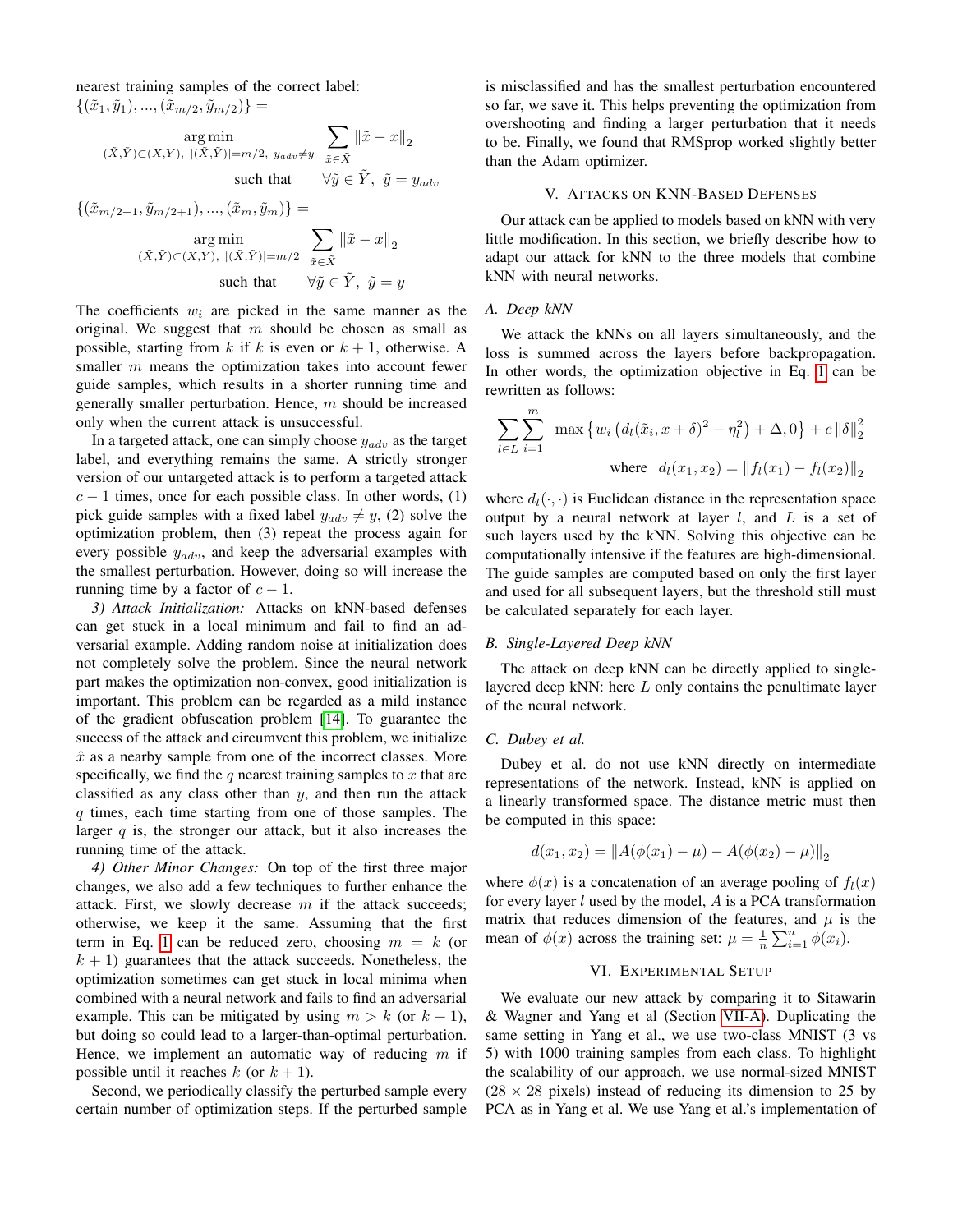TABLE I: Comparison of attacks on kNN.

<span id="page-4-3"></span>

| k | <b>Attacks</b>                              | Mean $\ell_2$ -Norm | Approx. Running Time |
|---|---------------------------------------------|---------------------|----------------------|
|   | Yang et al. (Exact)                         | 2.4753              | $30$ hrs             |
|   | Yang et al. (Approx.)<br>Sitawarin & Wagner | 2.4753<br>3.4337    | 2 hrs<br>1 mins      |
|   | Ours                                        | 2.7475              | 5 mins               |
|   | Yang et al. (Approx.)                       | 2.9857              | $11$ hrs             |
| 3 | Sitawarin & Wagner                          | 3.9132              | 1 mins               |
|   | Ours                                        | 2.9671              | 5 mins               |
|   | Yang et al. (Approx.)                       | 3.2473              | 44 hrs               |
|   | Sitawarin & Wagner                          | 3.9757              | 1 mins               |
|   | Ours                                        | 3.0913              | 5 mins               |

their attack<sup>[2](#page-4-1)</sup>. All experiments are run on an Intel(R) Core(TM) i7-6850K CPU (3.60GHz) and one Nvidia 1080 Ti GPU.

Then, we evaluate several kNN-based defenses using our attack (§ [VII-C\)](#page-4-2). Each defense used the same neural network architecture as in Papernot & McDaniel and Sitawarin & Wagner (three convolution layers followed by a final fullyconnected layer). We evaluate deep kNN, single-layered deep kNN, and Dubey et al. Additionally, we also evaluate all of the above models with an adversarially trained version of the same network. All networks are trained on the full MNIST training set with a batch size of 128, learning rate of  $1 \times 10^{-3}$ , and an Adam optimizer. The adversarial training [\[15\]](#page-6-4) uses 40-step PGD with a step size of 0.2 and  $\epsilon$  of 3.

Our deep kNN model uses cosine distance and  $k$  is set to 75 for all of the four layers. We re-implemented Dubey et al.'s scheme and trained it on MNIST, passing features from the three convolutional layers (before ReLU) through an average pooling followed by PCA to reduce the dimension to 64. The kNN is then used on this 64-dimension representation, with  $k = 50$ . Lastly, the single-layered deep kNN uses  $k = 5$ with kNN applied to the representation output by the last convolutional layer.

We measure the performance of our attack and the robustness of these defenses by the mean  $\ell_2$ -norm of the adversarial perturbation. An attack is considered better if it finds a smaller perturbation that fools the target model. For kNN, we evaluate all of the attacks on 200 test samples (100 samples from each class) regardless of their original classification results, similarly to Yang et al. For the kNN-based defenses, adversarial examples are generated for the first 100 samples in the test set that are correctly classified originally by each respective model.

# VII. RESULTS

# <span id="page-4-0"></span>*A. Comparing Attacks on kNN*

Table [I](#page-4-3) compares three kNN attack methods: Yang et al., Sitawarin & Wagner, and ours. For  $k = 1$ , both the exact and the approximate versions  $(s' = 50)$  of Yang et al. find adversarial examples with the same minimal perturbation. Our attack finds adversarial examples with about 10% larger mean

perturbation but using only about 5 minutes compared to 2 hours for Yang et al.'s approximate method.

For all values of  $k$ , our attack also find adversarial examples with smaller mean perturbation norm than Sitawarin & Wagner. The increase in our computation time compared to Sitawarin & Wagner mostly comes from recomputing the threshold and the guide samples as well as repeating the optimization with different initializations.

Since the exact method from Yang et al. cannot scale to  $k >$ 1, we are left with the approximate version which still takes many hours to finish. Our attack outperforms their approximate attack for  $k = 3, 5$ , finding adversarial examples with smaller distortion and with significantly shorter computation time. Note that the running time reported above is a total over 100 samples. Since our attack mainly relies on gradient descent, it can be implemented with automatic differentiation software (e.g. PyTorch and Tensorflow) and run on GPUs. Hence, it fully benefits from parallelization, and the running time can be further improved by a factor of  $q$  by also parallelizing different initializations. In this section, for all of our attacks, the parameters are set as follows:  $m = k + 1, p = 20$  and  $q=3$ .

#### *B. A Brief Runtime Complexity Analysis*

We argue that Yang et al.'s method scales poorly with  $k$ in both the performance and the running time. First, the size of the perturbation found by their approximate method will be increasingly worse than the minimal perturbation as  $k$  gets larger. Their heuristic for picking  $s'$  Voronoi cells will miss exponentially more cells as  $k$  increases since the total number of Voronoi cells is exponential in  $k$  (with the worst case being  $\binom{n}{k}$ ). To find the optimal perturbation, s' would need to be exponential in  $k$ , but that would make the algorithm intractable.

Second, even when  $s'$  is fixed as in our experiments, the quadratic program becomes slower as  $k$  increases due to the increase in the number of Voronoi edges and thus the number of linear inequality constraints. A Voronoi cell has at most  $k(n - k)$  or  $\mathcal{O}(k)$  edges for  $n \gg k$ , meaning the number of linear constraints scales linearly with  $k$ . However, the running time of quadratic programs is polynomial in the number of constraints and hence, polynomial in k.

In contrast, a larger value of  $k$  slightly increases the running time of our algorithm, but the scaling is far better than Yang et al. The increase in computation time mainly comes from a larger number of guide samples, which scales linearly with  $k$ .

#### <span id="page-4-2"></span>*C. Evaluating the Robustness of kNN-Based Defenses*

We compare our attack with Sitawarin & Wagner (SW). As shown in Table [II,](#page-5-7) our attack outperforms Sitawarin & Wagner on every model: it finds adversarial examples with smaller perturbation, and it successfully generate adversarial examples for all of the 100 test samples. In the table, "normal" means the model uses a normally trained network, and "AT" indicates that model uses an adversarially trained network. The numbers in the parentheses indicate the attack success rate

<span id="page-4-1"></span><sup>2</sup><https://github.com/yangarbiter/adversarial-nonparametrics>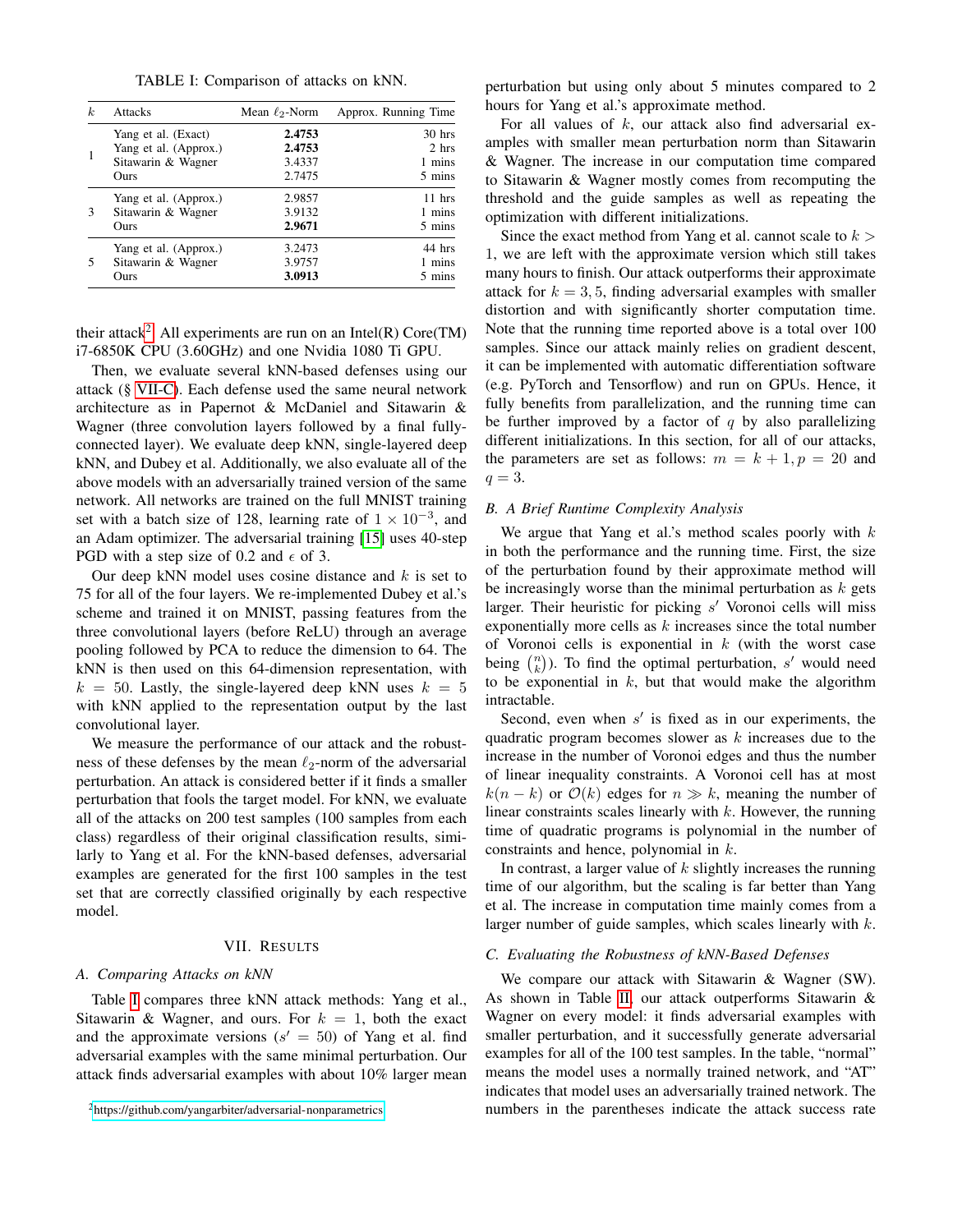<span id="page-5-7"></span>TABLE II: Evaluation of all the kNN-based models

| Models                                      | Clean Acc.       | <b>Attacks</b> | Mean $\ell_2$ -Norm     |
|---------------------------------------------|------------------|----------------|-------------------------|
| Normal network<br>Adversarial training [15] | 0.9878<br>0.9647 | CW<br>CW       | 1.3970<br>2.8263        |
| Ordinary kNN $(k=5)$                        | 0.9671           | SW.<br>Ours    | 3.3185 (0.97)<br>2.1869 |
| Deep kNN (Normal) [8]                       | 0.9877           | SW<br>Ours     | 1.9933<br>1.7539        |
| Deep kNN (AT)                               | 0.9773           | SW<br>Ours     | 2.6792<br>2.4632        |
| Single-layered Deep kNN<br>(Normal) [10]    | 0.9910           | SW<br>Ours     | 2.0964 (0.94)<br>1.5184 |
| Single-layered Deep kNN<br>(AT)             | 0.9871           | SW<br>Ours     | 2.9345 (0.97)<br>2.2992 |
| Dubey et al. (Normal) [11]                  | 0.9838           | SW<br>Ours     | 2.0057<br>1.2606        |
| Dubey et al. (AT)                           | 0.9680           | SW<br>Ours     | 2.6985<br>2.3979        |

if it is lower than 1, showing that Sitawarin & Wagner is not always successful at finding adversarial examples for the ordinary kNN and the two single-layered deep kNN models.

As a reference, the first two rows above the thick black line report the robustness of the same neural network and its adversarially trained version used in the kNN-based defenses. We evaluate them with the popular CW attack [\[23\]](#page-6-13). This demonstrates that most of the defenses we evaluate are more robust than the normal neural network, but it also confirms that adversarial training is still a strong baseline that beats all of the defenses presented here. Without an appropriate attack or evaluation method, many models may falsely appear more robust than adversarial training when they are in fact not.

Using an adversarially trained network as a feature extractor for kNN is consistently more robust than using a normal network. However, this comes with a cost of clean accuracy. Thus, our experiments find a trade-off between robustness vs accuracy in this setting.

#### VIII. DISCUSSION

# *A. Deep kNN*

Deep kNN has the feature that it produces both a classification and a credibility score. The credibility score indicates its confidence in its prediction. We investigate whether our attack can generate adversarial examples with high credibility scores. Without any modification, our attack produces adversarial examples with very low credibility scores since it aims to find a minimum-norm perturbation. To increase the credibility score, we change the stopping condition of the optimization and save a perturbed sample only if it is misclassified with a large number of neighbors of the target class (hence, with high credibility). With all neighbors coming from the target class (credibility score of 1, the maximum), the mean perturbation norm is as large as 4.0323. With at least about 98% of the neighbors coming from the target class (credibility score of 0.275 or larger), the mean perturbation norm is 3.3920.

This size of perturbation is clearly visible to humans and contains semantic information of the target class. This result suggests that deep kNN's credibility score is potentially a good metric for filtering out  $\ell_2$ -adversarial examples on MNIST. Nonetheless, a more appropriate method of picking guide samples or a better attack may prove this statement wrong.

#### *B. Dubey et al.*

Our attack has a clear advantage over the ones used to evaluate Dubey et al.'s ImageNet model, because of our dynamic guide samples and the threshold function. Thus, it is hard to know whether Dubey et al.'s scheme truly improves robustness. However, we only evaluated it on MNIST and have not evaluated it on ImageNet, and we have performed a careful search over hyperparameters (e.g. layer choice, pooling size, reduced dimension,  $k$ , etc.), so we cannot conclude that their scheme will necessarily fail.

# IX. CONCLUSION

We show an attack on kNN and kNN-based classifiers and demonstrate that it improves on prior work. Our experiments suggest that our attack can be used as a flexible and efficient method for evaluating the robustness of kNN and kNN-based models on real-world datasets.

### X. ACKNOWLEDGEMENTS

This work was supported by the Hewlett Foundation through the Center for Long-Term Cybersecurity and by generous gifts from Huawei, Google, and the Berkeley Deep Drive project.

#### **REFERENCES**

- <span id="page-5-0"></span>[1] C. Sitawarin and D. Wagner, "On the robustness of deep knearest neighbors," vol. abs/1903.08333, 2019. [Online]. Available: <http://arxiv.org/abs/1903.08333>
- <span id="page-5-1"></span>[2] Y. Yang, C. Rashtchian, Y. Wang, and K. Chaudhuri, "Adversarial examples for non-parametric methods: Attacks, defenses and large sample limits," CoRR, vol. abs/1906.03310, 2019. [Online]. Available: <http://arxiv.org/abs/1906.03310>
- <span id="page-5-2"></span>[3] B. Biggio, I. Corona, D. Maiorca, B. Nelson, N. Šrndić, P. Laskov, G. Giacinto, and F. Roli, "Evasion attacks against machine learning at test time," in *Machine Learning and Knowledge Discovery in Databases*, H. Blockeel, K. Kersting, S. Nijssen, and F. Železný, Eds. Berlin, Heidelberg: Springer Berlin Heidelberg, 2013, pp. 387–402.
- <span id="page-5-5"></span>[4] C. Szegedy, W. Zaremba, I. Sutskever, J. Bruna, D. Erhan, I. J. Goodfellow, and R. Fergus, "Intriguing properties of neural networks," *CoRR*, vol. abs/1312.6199, 2013. [Online]. Available: <http://arxiv.org/abs/1312.6199>
- <span id="page-5-6"></span>[5] I. J. Goodfellow, J. Shlens, and C. Szegedy, "Explaining and harnessing adversarial examples," in *International Conference on Learning Representations*, 2015.
- [6] S.-M. Moosavi-Dezfooli, A. Fawzi, and P. Frossard, "Deepfool: a simple and accurate method to fool deep neural networks," *arXiv preprint arXiv:1511.04599*, 2015.
- <span id="page-5-3"></span>[7] A. Nguyen, J. Yosinski, and J. Clune, "Deep neural networks are easily fooled: High confidence predictions for unrecognizable images," in *2015 IEEE Conference on Computer Vision and Pattern Recognition (CVPR)*. IEEE, 2015, pp. 427–436.
- <span id="page-5-4"></span>[8] N. Papernot and P. D. McDaniel, "Deep k-nearest neighbors: Towards confident, interpretable and robust deep learning," *CoRR*, vol. abs/1803.04765, 2018. [Online]. Available: [http://arxiv.org/abs/1803.](http://arxiv.org/abs/1803.04765) [04765](http://arxiv.org/abs/1803.04765)